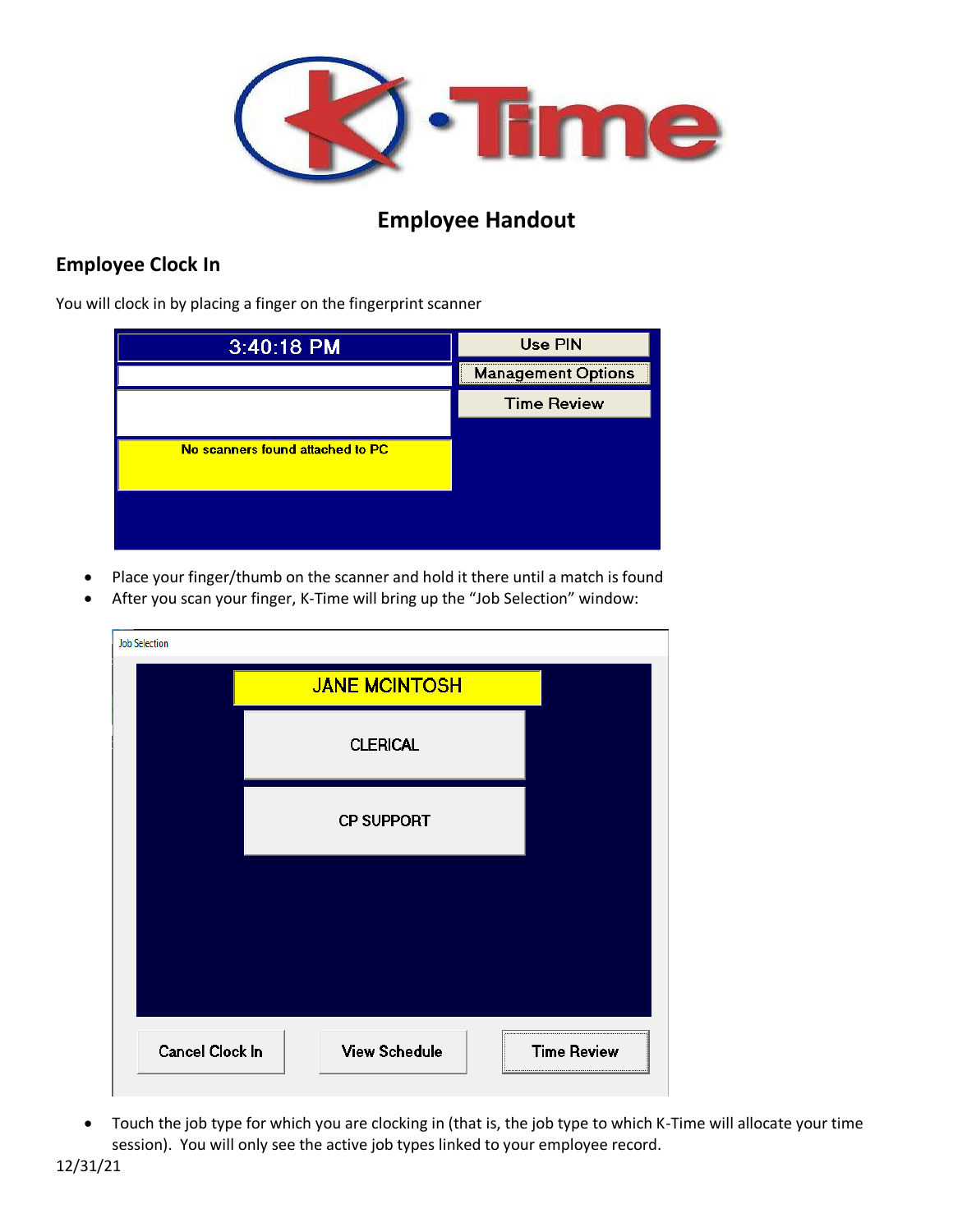- Select VIEW SCHEDULE button and a screen will appear that shows a current Schedule if applicable.
- Use the arrows to change Pay Period Ending date Schedule.
- Select Done button to exit.

| <b>Employee Name:</b><br><b>For Period Ending:</b> |            | <b>BETTY CROCKER</b> |                                    |          |      |  |
|----------------------------------------------------|------------|----------------------|------------------------------------|----------|------|--|
|                                                    |            | 2018-03-18           |                                    |          |      |  |
|                                                    |            |                      | <b>Employee Schedule</b>           |          |      |  |
|                                                    |            |                      | For Period: 3/12/2018 to 3/18/2018 |          |      |  |
| Work Day                                           | Time Start | Time End             | 3 <sub>0</sub>                     | Location |      |  |
| <b>CROCKER, BETTY</b>                              |            |                      |                                    |          |      |  |
| 03/12/2018 Monday                                  | 8.00-00 am | 4.30-00 pm           | OEPUTY CLERK TREASURER 010 CLERK   |          |      |  |
| 03/13/2018 Tuesday                                 | 80000 am   | 4.30.00 pm           | OEPUTY CLERK TREASUREF 010 CLERK   |          |      |  |
| 03/14/2018 Wadnesday                               | 8 00:00 am | 4.30.00 pm           | DEPUTY CLERK TREASUREF 010 CLERK   |          |      |  |
| 03/15/2018 Thursday                                | 8.00.00 am | 4:30:00 pm           | DEPUTY CLERK TREASUREF 010 CLERK   |          |      |  |
| 03/16/2013 Friday                                  | 8.00.00 am | 4:30:00 pm           | DEPUTY CLERK TREASUREF 010 CLERK   |          |      |  |
|                                                    |            |                      | Total Hours for CROCKER, BETTY.    | 40.00    |      |  |
|                                                    |            |                      |                                    |          |      |  |
|                                                    |            |                      |                                    |          |      |  |
|                                                    |            |                      |                                    |          | Done |  |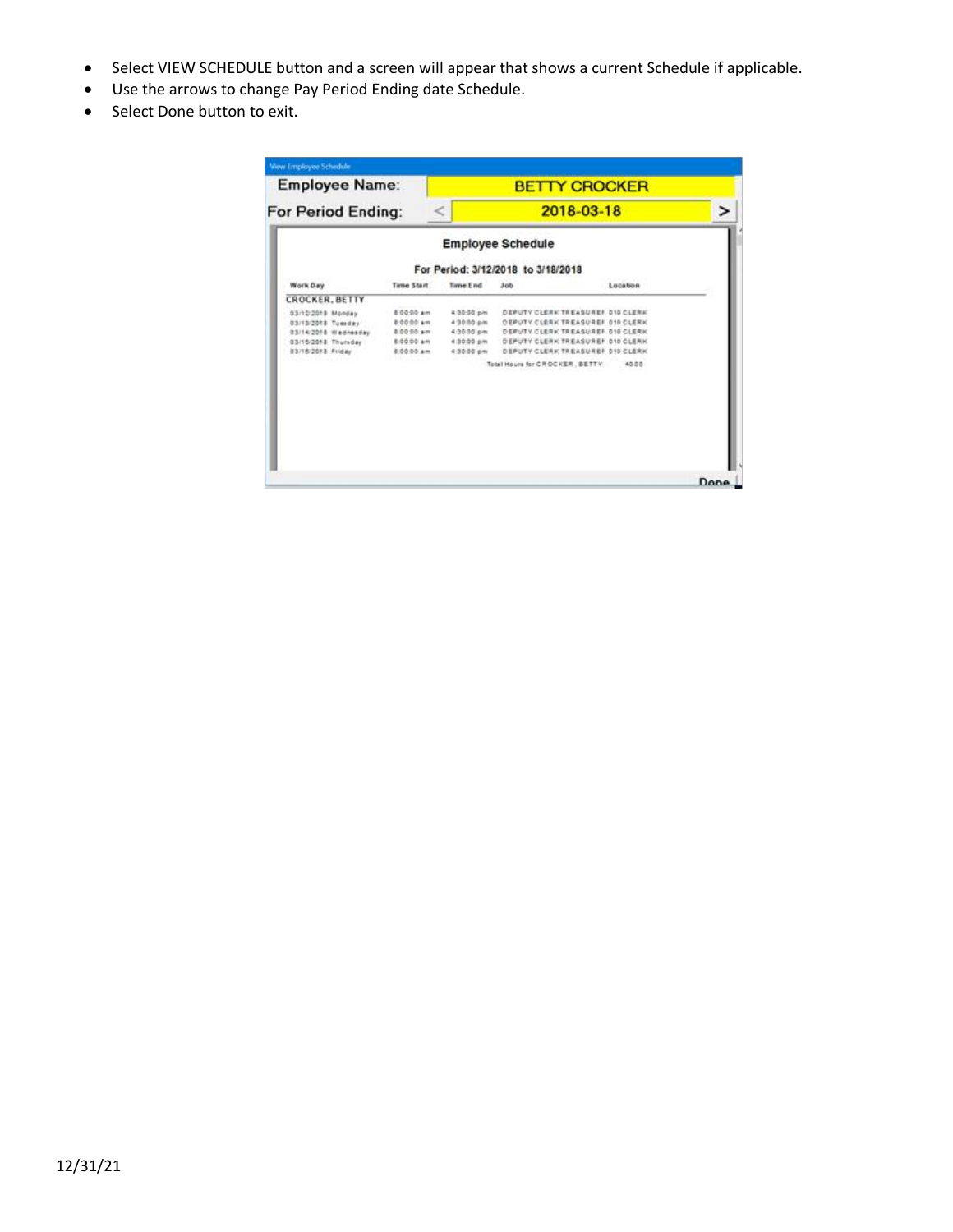## **Employee Clock Out**

You will clock out, in the same way you clocked in by placing your finger on the fingerprint scanner.

The buttons displayed are determined by an administrator-maintained system information option, "Show Clock Out Info".

If that option has been selected, K-Time will display the "Clocking Out Options" window:

| <b>Clocking Out Options</b> |        |       |  |
|-----------------------------|--------|-------|--|
|                             |        |       |  |
|                             | Out    | Lunch |  |
|                             |        |       |  |
|                             |        |       |  |
|                             |        |       |  |
|                             | Cancel |       |  |
|                             |        |       |  |

- Select a clock out reason.
- K-Time will display a window showing the clock out time it has logged for this time session:

| K-Time [6.1.117] Office at High School |
|----------------------------------------|
| <b>JANE MCINTOSH</b>                   |
| Clocked Out at 2:26:52 PM from         |
| Finger has been removed from scanner.  |
|                                        |

If the "Show Clock Out Info" option has not been selected, K-Time will immediately display the window showing the clock out time it has logged for this time session.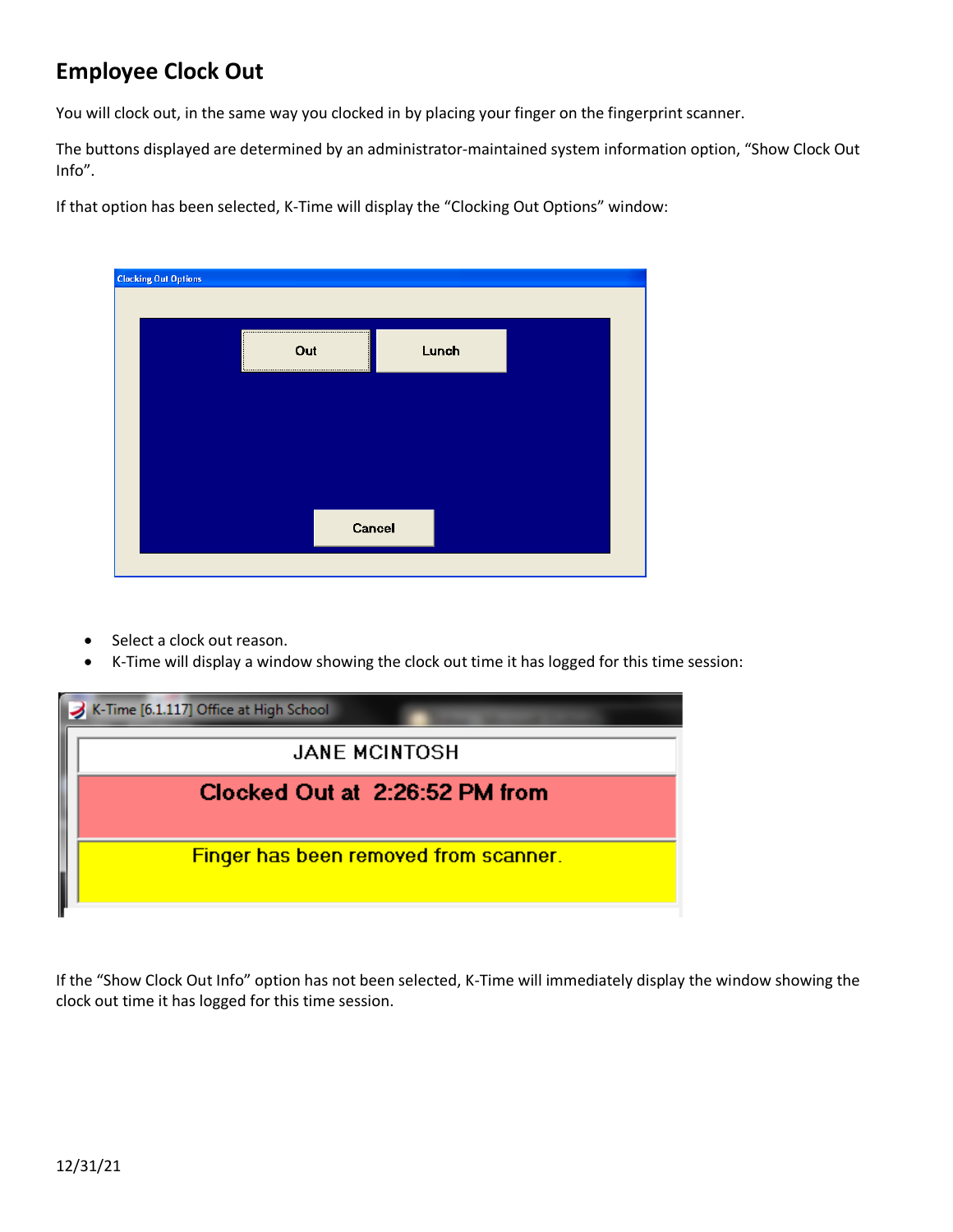## **Employee Time Review, Approval and Disputation**

If you want to review the time you have logged for the current or just-completed pay period, there are two possible approaches:

- 1. **PREFERRED APPROACH**: Touch the **[Time Review]** button prior to scanning your fingerprint. When you identify yourself with your fingerprint, K-Time will take you directly to the "Time Review" window.
- 2. The second approach only works when you are NOT currently clocked in. You identify yourself as you would if you were clocking in, as described ("in the Employee Clock In section"). When you get to the "Job Selection" window, touch the **[Time Review]** button, in the bottom right-hand corner of that window. Do not select a job type at this time.

When you take either of the two approaches, K-Time will display the "Time Review" window:

| <b>Time Review</b>     |         |            |                      |  |                 |       |                   |       |
|------------------------|---------|------------|----------------------|--|-----------------|-------|-------------------|-------|
| <b>Employee Name:</b>  |         |            | <b>JANE MCINTOSH</b> |  |                 |       |                   |       |
| For Period Ending:     |         |            | 4/12/2018            |  |                 |       |                   |       |
| Job Type: $\leftarrow$ |         |            | <b>CLERICAL</b>      |  |                 |       | >                 |       |
| Fri - 23               | 8.00    | Fri - 30   | 8.00                 |  | $Fit - 6$       | 8.00  |                   |       |
| Sat - 24               | 8.00    | $Sat - 31$ | 0.00                 |  | $Sat - 7$       | 0.00  |                   |       |
| $Sun - 25$             | 8.00    | $Sun - 1$  | 0.00                 |  | $Sun - 8$       | 0.00  |                   |       |
| Mon - 26               | 8.00    | Mon $-2$   | 8.00                 |  | Mon $-9$        | 8.00  |                   |       |
| Tue - 27               | 8.00    | Tue - $3$  | 8.00                 |  | Tue - 10        | 8.00  |                   |       |
| Wed - 28               | 8.00    | $Wed - 4$  | 8.00                 |  | <b>Wed - 11</b> | 8.25  |                   |       |
| Thu - $29$             | 8.00    | Thu - $5$  | 8.00                 |  | Thu - $12$      | 8.00  |                   |       |
| Weekly<br>Total:       | 16.00   |            | 40.00                |  |                 | 40.25 |                   |       |
|                        |         |            |                      |  |                 |       | Pay Period Total: | 96.25 |
|                        | Approve |            | <b>Dispute</b>       |  | Leave           |       | Done              |       |

Any employee falsifying the TIME WORKED on his/her timesheet or any other employee's timesheet, or any employee<br>directing or encouraging employees to record inaccurate or false times of work will be subject to termination

- You can only review the time logged to one job type at a time.
- You should approve your time for each job type at the end of the pay period.
- When K-Time first brings up the "Time Review" window, the job type at the top of the list will be selected, as indicated.
- If you want to review the time you logged to a different job type, use the <> to move to the next job type.
- K-Time will display the time logged for the oldest pay period that has not been approved. The work week(s) is identified by its Pay Period Ending Date. The seven days of that week(s) are listed along with the amount of time you logged to each day in BLACK. Hours you see in GRAY are hours worked in a previous pay period. Below the daily times is the total Time Worked for the work week(s).
- Review the listed times and decide whether you want to approve, dispute or review them later.
- Select the LEAVE button and a screen will display that shows the current balance for each leave day (see screen on next page).
- Select the DONE button to exit when finished.